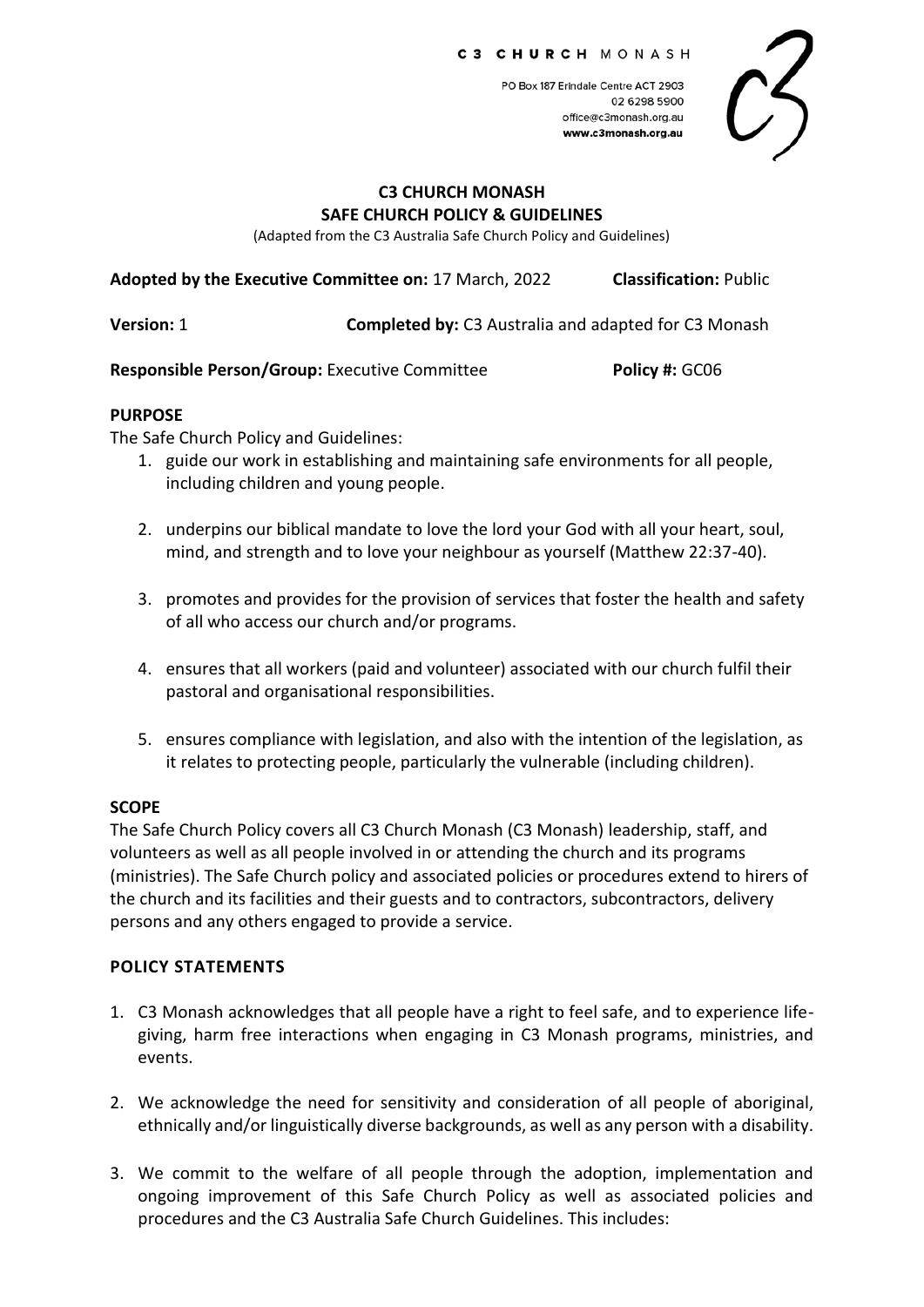- 3.1. Providing safe and friendly environments where people are listened to, feel safe, accept challenges, develop faith, and grow in connection with God and others.
- 3.2. Safe and adequate recruitment, training, supervision, support, and resourcing of our workers.
- 3.3. Appropriate and expedient responses to all incidents, accidents, child protection and/or safe church concerns.
- 3.4. In relation to children (0-17 years), we acknowledge the primary role of parents and caregivers as well as the role of children in child protection and will engage with children and caregivers and the wider community in the shared responsibility of child safety.
- 3.5. In relation to children (0-17 years), we acknowledge the shared responsibility of the whole community for child safety and welfare, including caregivers and our workers, and as such we will promote the role of parents and caregivers and the wider community in the shared responsibility of child safety.
- 3.6. It is a serious breach of this policy for any worker in our church to contravene this policy, any related procedure, or any regulation in law, in relation to the safety and protection of children and the vulnerable.

## **RESPONSIBILITIES**

All workers are to:

- 1. be respectful of all people, especially of children and the vulnerable, respecting the rights of all people at our church to safe and friendly interactions.
- 2. foster and encourage the participation and empowerment of all people in staying safe.
- 3. take all reasonable care for their own health and safety.
- 4. take reasonable care that their actions do not adversely affect others health and safety.
- 5. comply with all reasonable instructions from the church leadership.
- 6. comply with church policies, guidelines and directives from the leadership as communicated, including the code of conduct.
- 7. report all child protection and other safe church (misconduct and abuse) concerns, allegations, or incidents immediately to the Risk Management Office (RMO = Safe Church contact).
- 8. report all incidents or hazards to the RMO or a Team/Ministry Leader as soon as practicable.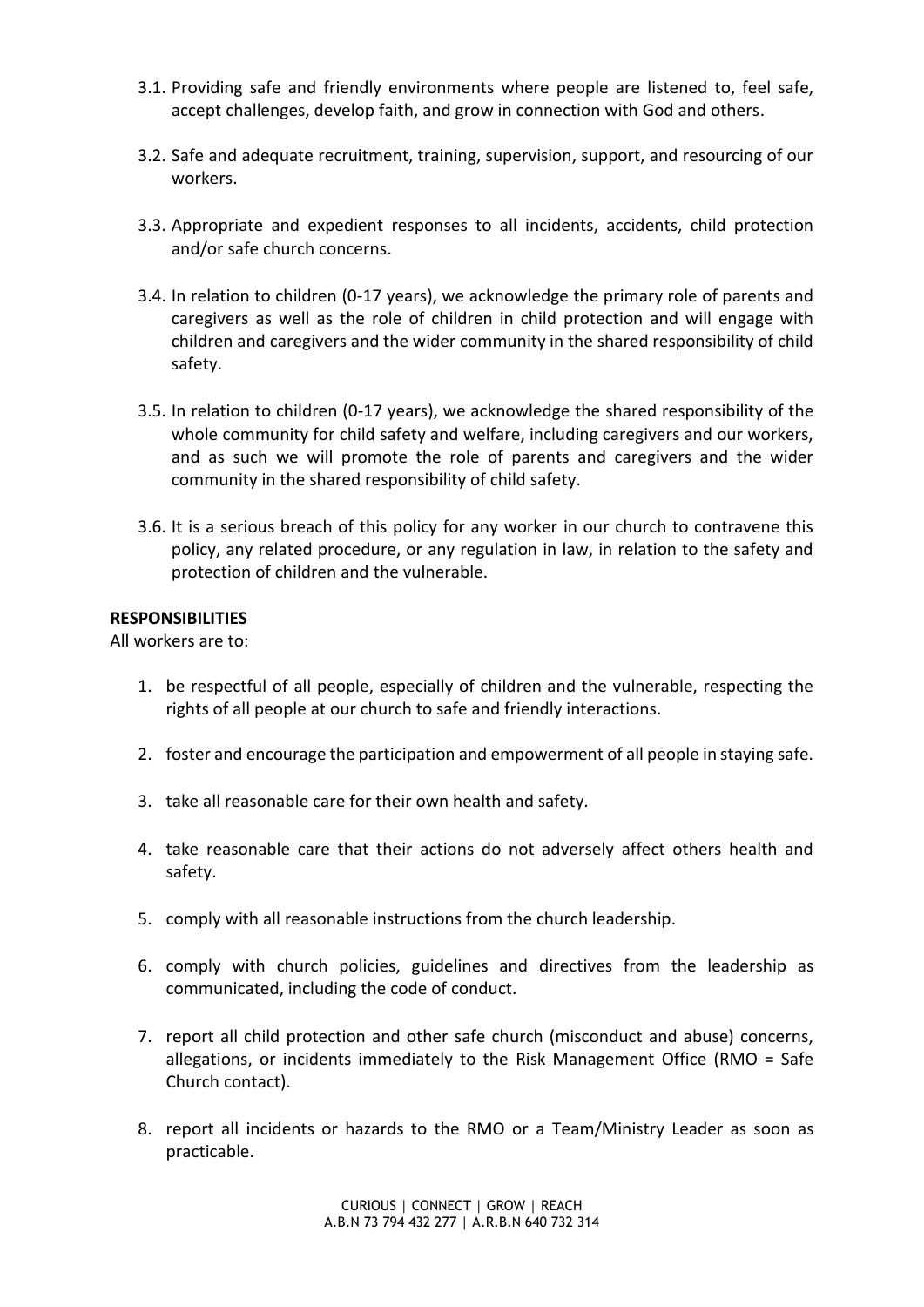## **SPECIFIC RESPONSIBILITIES**

In addition to the general responsibilities the following office holders and those associated with our church have the following specific responsibilities under this policy:

## *CHURCH BOARD (EXECUTIVE COMMITTEE)*

- 1. Primary duty of care, to ensure so far as is practicable the health and safety of all persons involved in the organisation.
- 2. Ensure that C3 Australia Safe Church minimum standards are maintained at their church (as found in the C3 Australia Safe Church Policy and Guidelines).
- 3. Assign responsibilities for the management of the C3 Australia Safe Church Policy and Guidelines.
- 4. Monitor and review the implementation of the C3 Australia Safe Church Policy and Guidelines.
- 5. Ensure disclosures of harm are reported to all relevant regulatory bodies.
- 6. Fulfill relevant legislative 'head of entity roles' (and equivalent in State based reportable conduct schemes) in child protection related investigations.

### *TEAM/MINISTRY LEADERS*

- 1. Implementation of this policy and related procedures as applicable to their church ministry/program/events.
- 2. Monitor workers who they oversee to ensure workers are acting safely and according to the policy, guidelines, and procedures.
- 3. Provide reasonable instruction to workers regarding the provision of safe environments.
- 4. Report to the RMO (Safe Church contact person) any suspicions, allegations, incidents, or potential breaches of the church's code of conduct.
- 5. Identify and report all risks and hazards to the RMO for treatment.

### *RISK MANAGEMENT OFFICER (SAFE CHURCH CONTACT & HEALTH & SAFETY OFFICER)*

- 1. Implementation of the procedures in relation to responding to Safe Church concerns, including child protection.
- 2. Tasks as directed by the Executive Committee.
- 3. Receive reports of incidents and/or concerns of risk of harm in relation to children or workers.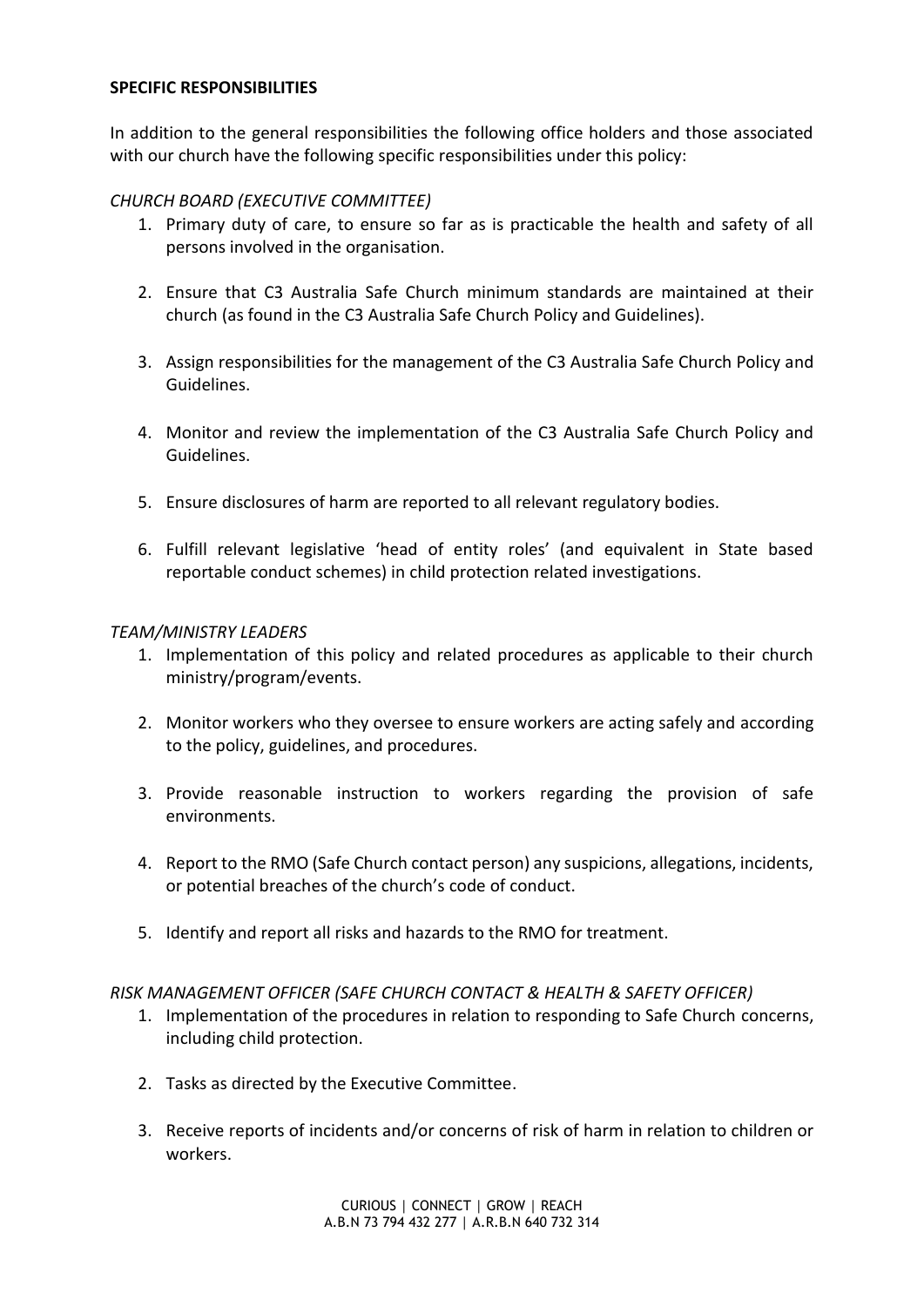- 4. Maintain secure records in relation to Safe Church Policy and Guidelines.
- 5. Regular reporting to the Executive Committee.
- 6. Implement WHS Policies, including privacy policy and evacuation procedures (Emergency Response Manual)
- 7. Keep WHS on the agenda at meetings of the leadership and Executive Committee.
- 8. Receive notifications of hazard/incidents, such as serious events and dangerous incidents, from workers and visitors.
- 9. Notify incidents, such as serious events and dangerous incidents, within a prescribed period to the appropriate office holders i.e., the Executive Committee.
- 10. Address health and safety concerns within a reasonable timeframe.
- 11. Undertake a site safety audit at regular intervals (minimum twice per annum)

### *CAREGIVERS OF CHILDREN AND VULNERABLE ADULTS*

- 1. Provide all information as necessary to ensure the safety of the person in their care.
- 2. Provide feedback to the leaders of the church about safety issues.

Deliberate or continued failure to abide by approved church policy may lead to disciplinary action up to and including dismissal from a held employment or volunteer position.

The underlying document to this Policy, the C3 Australia Safe Church Policy, and Guidelines, will be reviewed, as a minimum, by the C3 Australian Region every two years and as often as necessary, in order to remain compliant with new legislation. C3 Monash will accordingly update this policy in order to maintain alignment with the identified 'minimum standards' for C3 churches and to ensure continued legislative compliance.

### **C3 Monash Executive Committee**

**Date:** 17 March 2022 **Date:** 17 March 2022

**EC Member EC Member** 

 $AFf$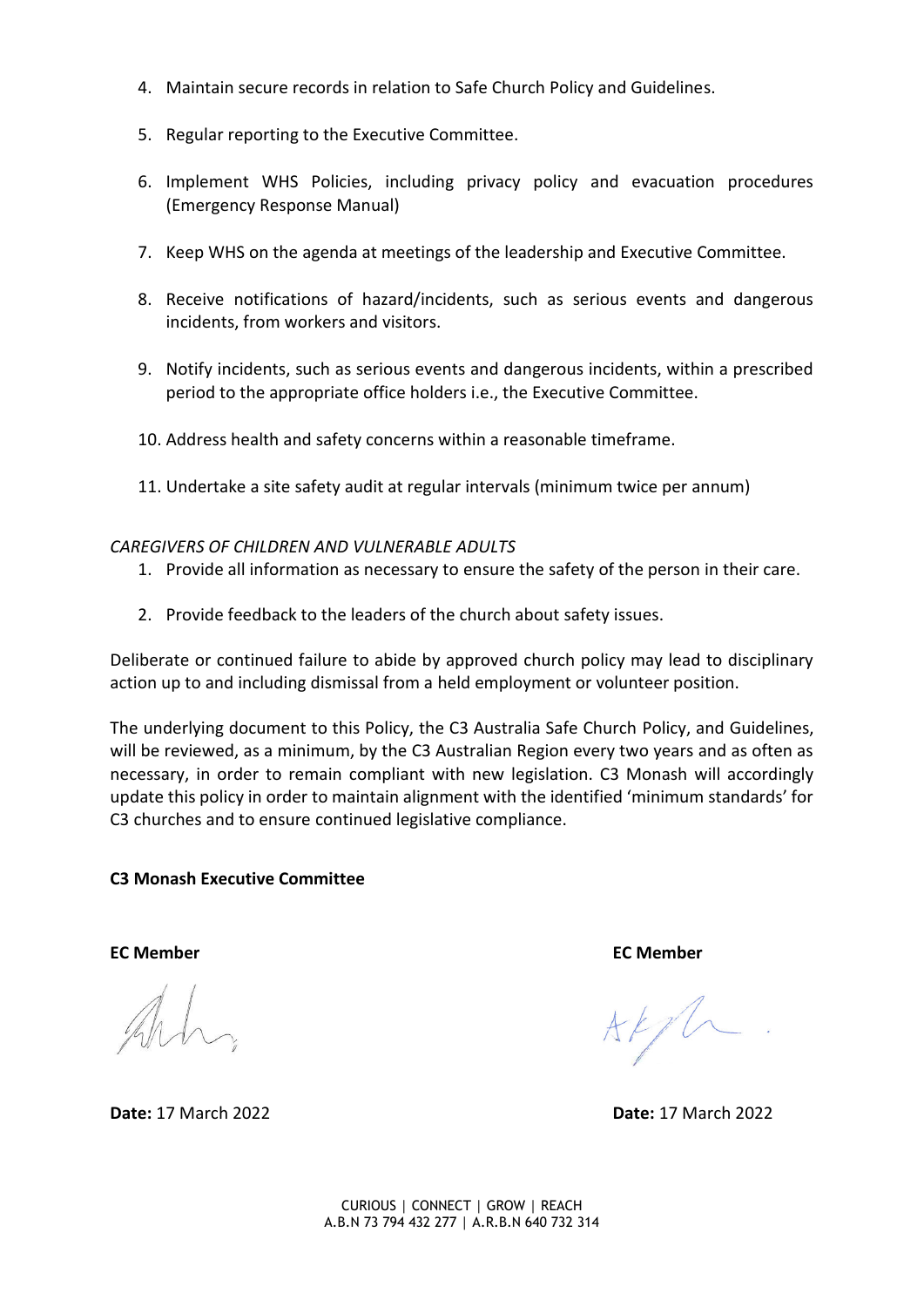# **C3 CHURCH MONASH SAFE CHURCH GUIDELINES**

(Adapted from the C3 Australia Safe Church Policy and Guidelines)

The C3 Australia Safe Church Guidelines contain both C3 Australia Region's mandated 'minimum standards' ('Shall") and 'recommended good practice' ('recommend') for duty of care, child, and vulnerable people protection and just and caring responses to misconduct and abuse.

The C3 Australia Safe Church Guidelines, adapted for and adopted by C3 Monash, are an outworking of our Safe Church Policy and are divided into two categories:

- those considered to be legal, biblical and/or moral imperatives, denoted by the word 'shall' must be implemented as a minimum standard in practice, and

- those considered as good practice, denoted by the word 'recommended', are nevertheless strongly recommended.

## **GUIDELINE 1**

### SAFE CHURCH TRAINING

As an outworking of policy statements:

We commit to the welfare of all people through the implementation and ongoing improvement of our C3 Safe Church Guidelines including:

- Safe and adequate recruitment, training, supervision, support, and resourcing of our workers, and
- Appropriate and expedient responses to all incidents, accidents, child protection and/or safe church (misconduct and abuse) concerns.
- a. All C3 workers (paid and volunteer) 'shall' receive adequate, appropriate, and ongoing training in our Safe Church policy and Safe Church Guidelines.
- b. All C3 workers involved in children and youth and vulnerable persons ministries 'shall' receive adequate, appropriate, and ongoing training in the concepts of child protection including identifying and responding to concerns about children and vulnerable people at risk of harm.
- c. C3 Australia Credential Holders as part of their credentialing 'shall' complete C3 recognised Safe Church training initially and then every three years.

## **GUIDELINE 2**

PROMOTING EMPOWERMENT AND PARTICIPATION As an outworking of policy statements:

• We acknowledge that all people have a right to feel and be safe, and to experience life-giving, harm-free interactions when engaging in C3 Monash ministries/activities, events, and programs.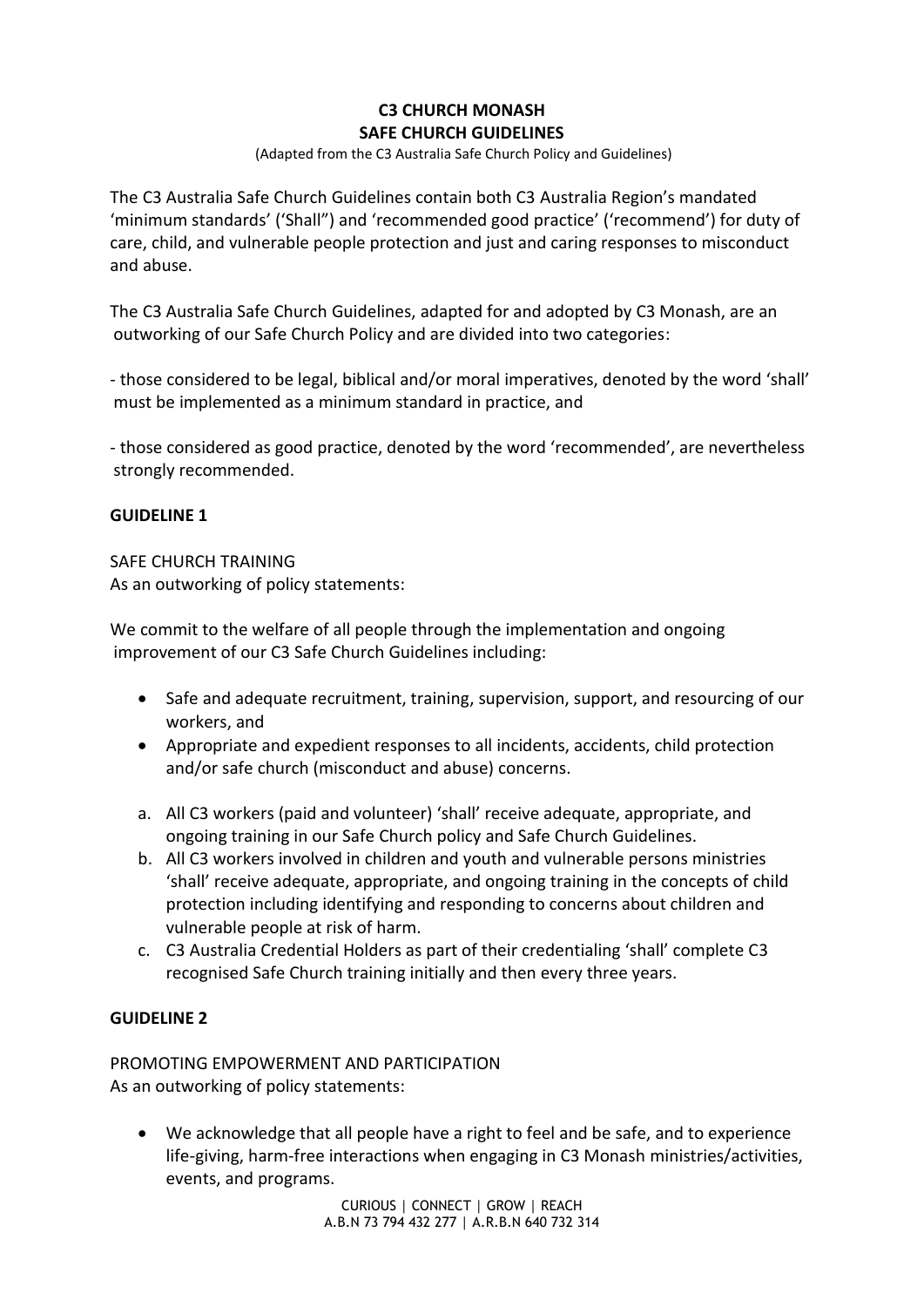- We commit to the welfare of all people through the implementation and ongoing improvement of our Safe Church documentation which includes safe and friendly environments where people are listened to, feel safe, accept challenges, develop faith, and grow in connection with God and others.
	- a. Our church 'shall' promote the empowerment and participation of all people at church.
	- b. It is 'recommended' that our workers assist the families of children to:
		- Speak up when they have a concern.
		- Access information about what child abuse is.
		- Feel welcome and have a say in the activities and programs in which their children or young people participate as far as is practical.
		- Engage in two-way communication between families and the church.

BEING AWARE OF CHILD ABUSE INDICATORS As an outworking of policy statements:

We commit to the welfare of all people through the implementation and ongoing improvement of our C3 Safe Church Guidelines including:

- Safe and adequate recruitment, training, supervision, support, and resourcing of our workers, and
- Appropriate and expedient responses to all incidents, accidents, child protection and/or Safe Church (misconduct and abuse) concerns.
	- a. All C3 Monash workers in child related ministry 'shall' be made aware of child or young person abuse and neglect and report to their Safe Church contact when they have concerns about a child and/or young person who is involved in the church.

### **GUIDELINE 4**

RESPONDING TO CONCERNS OF RISK OF HARM As an outworking of policy statements:

We commit to the welfare of all people through the implementation and ongoing improvement of our C3 Safe Church Guidelines including:

• Appropriate and expedient responses to all incidents, accidents, child protection and/or Safe Church (misconduct and abuse) concerns.

## **4.1** CONCERNS ABOUT CHILDREN

It is recommended that C3 Monash appoint a Safe Church Contact Person or Team, whose roles include receiving reports, assisting in the process of reporting of Safe Church concerns and keeping accurate records permanently and securely in accordance with privacy legislation. At C3 Monash this person is identified as the Risk Management Officer (RMO).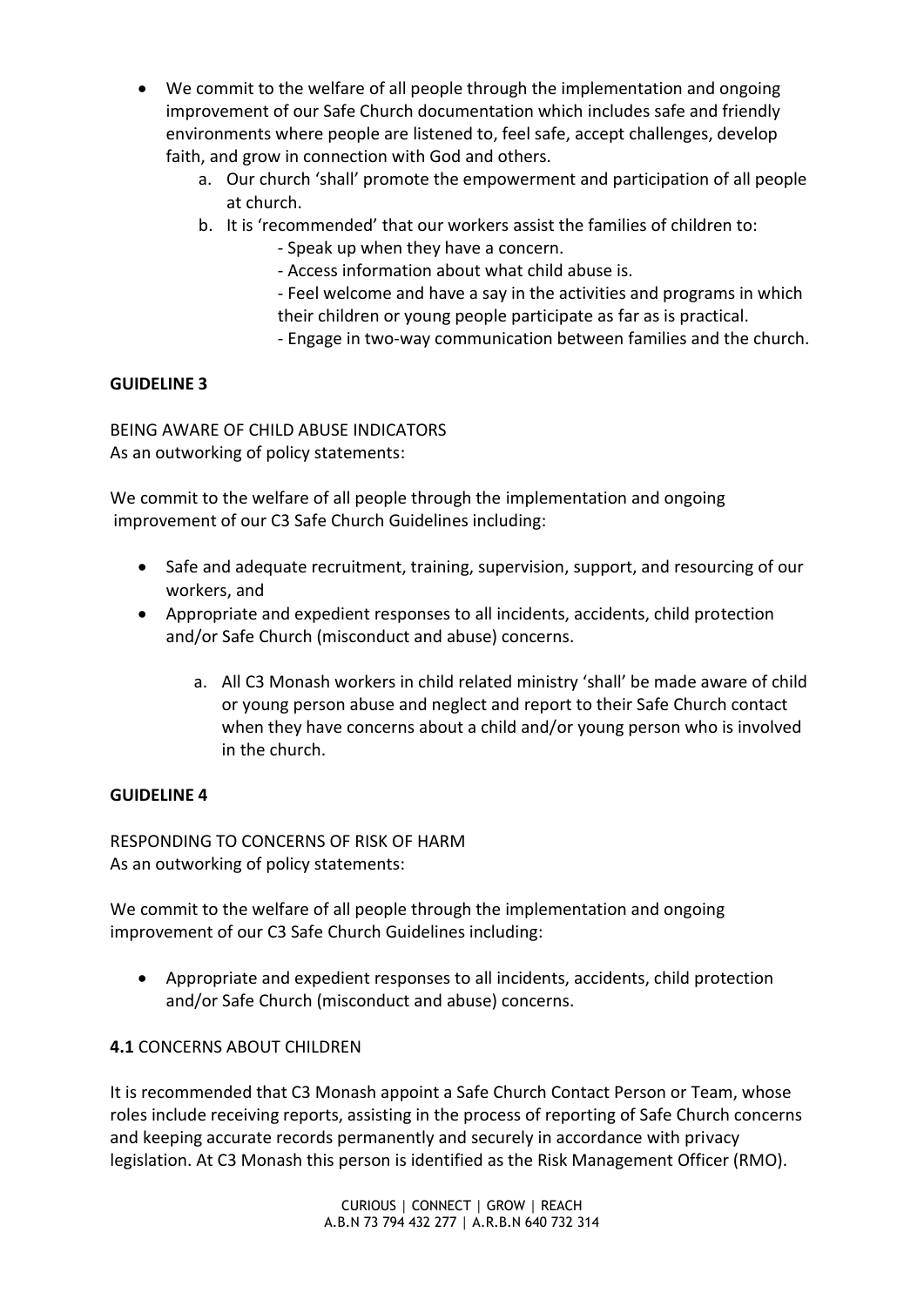a. All C3 Monash workers (paid and unpaid) 'shall' report concerns when: - a child or young person discloses they have been or are at risk of being abused.

> - someone else (regardless of age) discloses that they know of a child or young person who has been/is at risk of being abused. - there are concerns that the child or young person may have been or

is at risk of being abused based on their physical appearance or behaviour.

- b. C3 Monash workers are not required, as an initial response, to establish or investigate if abuse has occurred, but rather report reasonable suspicions or concerns of abuse, including the grounds for concerns, to their Team/Ministry Leader or directly to the RMO.
- c. If a Team/Ministry Leader or the RMO is not available and the abuse is currently occurring, or there are reasons to believe that a child or young person is at risk, a report should be made immediately to the police and appropriate authorities.

## PROCESS FOR REPORTING CONCERNS ABOUT CHILDREN (AT RISK OF HARM)

- a. Report to the RMO Report concerns to the appointed RMO, except when a disclosure occurs at a program or event, or a child's/young person's immediate safety is at risk (sexual and physical abuse). In this case, immediately phone the police and organise appropriate support for the child/ren. This can be done with the help of the most senior on-site leader, who will also need to assist with managing the immediate situation.
- b. Report to the Safe Church Helpline (1800 070 511 AEST Mon-Fri 9:00am-5:00pm) for advice and guidance in the management of the situation as a church.

This will include appropriate actions including:

- Completing applicable form/s and/or online reporting, e.g., Safe Church Helpline Contact form and/or state government online reporting tool/s.

- The RMO keeping a local church log/register, upholding privacy principles.

- Police and Government Child Protection agency reporting (Child and Youth Protection Services).

- Initiate relevant complaints handling processes (including Reportable Conduct) if the allegations are about a C3 Monash worker.

- Insurance reporting and notification.

- Provide ongoing support, pastoral care, and risk management processes. It is the role of the Executive Committee to implement pastoral care and support for all parties involved, including the child or young person and family, as much as is practical. There may also need to be risk management processes that need to be implemented e.g., standing aside a worker who has been accused of harming a child or young person while an investigation occurs.

- Disclosures - "Do's and Don'ts – for workers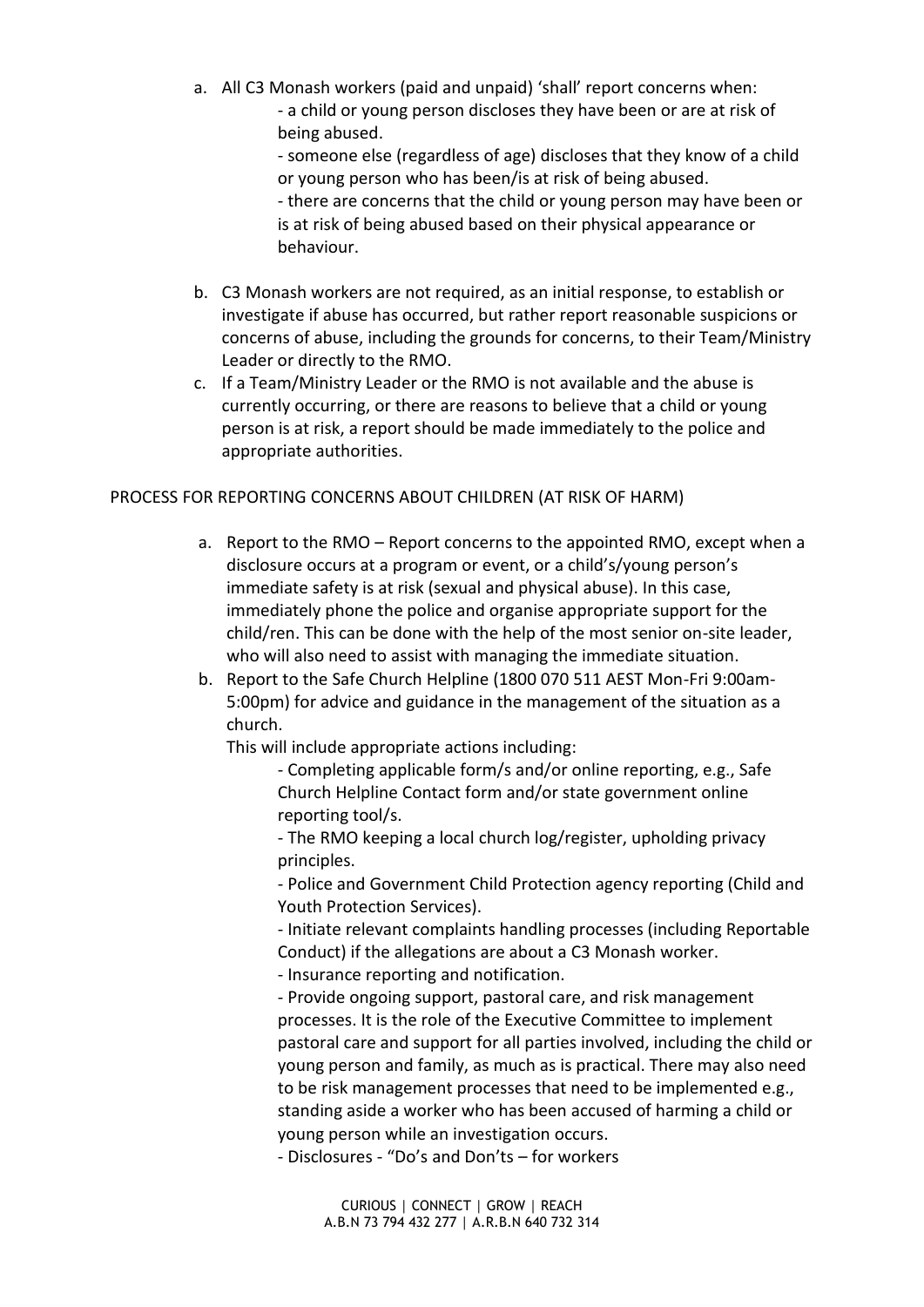- Do
- Listen…do not add anything to what the child says (this will need to be written down verbatim).
- Reassure… the child that they have done the right thing in speaking to you.
- Inform…the child that you need to tell people who will try to help them.
- Ensure…that the child is not in immediate danger.

## Don't

- Start an investigation re the information, do not ask leading questions, i.e., questions that have a yes or no answer.
- Promise the child that the abuse will stop.
- Tell anyone who does not need to know.

Note – Keep it brief, do not have a long conversation, as this may be seen to have influenced the child.

## **4.2** CONCERNS ABOUT ADULTS

- a. It is recommended that C3 Monash appoint a Safe Church Contact Person or Team, whose roles include receiving reports, assisting in the process of reporting of Safe Church concerns and keeping accurate records permanently and securely in accordance with privacy legislation. At C3 Monash this person is identified as the Risk Management Officer (RMO).
- b. It is 'recommended' that C3 Monash workers report concerns when there are concerns of:
	- Bullying behaviours Emotional harm Harassment Elder abuse Domestic violence Criminal behaviour Sexual harassment Sexual misconduct Sexual assault Physical violence Stalking Stalking Self-harming Suicide risk

Historical child abuse (sexual, physical, emotional neglect) Concerns about the harmful behaviours of any person at a church program Concerns about misconduct by a church worker against another adult

## c. **RECOMMENDED PROCESS FOR REPORTING CONCERNS ABOUT ADULTS**

- 1. During a disclosure follow the principles of the disclosure (above)
- 2. Report to Team/Ministry Leader

- Report to your Team/Ministry Leader all disclosures and reasonable concerns about an adult to discuss reasonable, appropriate, pastoral, legal and organisational actions (unless the concern is about your Team/Ministry Leader, then go to point 'd').

- It may be that this is a process of negotiation with the adult, as their right to privacy should be considered. However, remember confidentiality does not mean keeping secrets but rather telling those who need to know. As a worker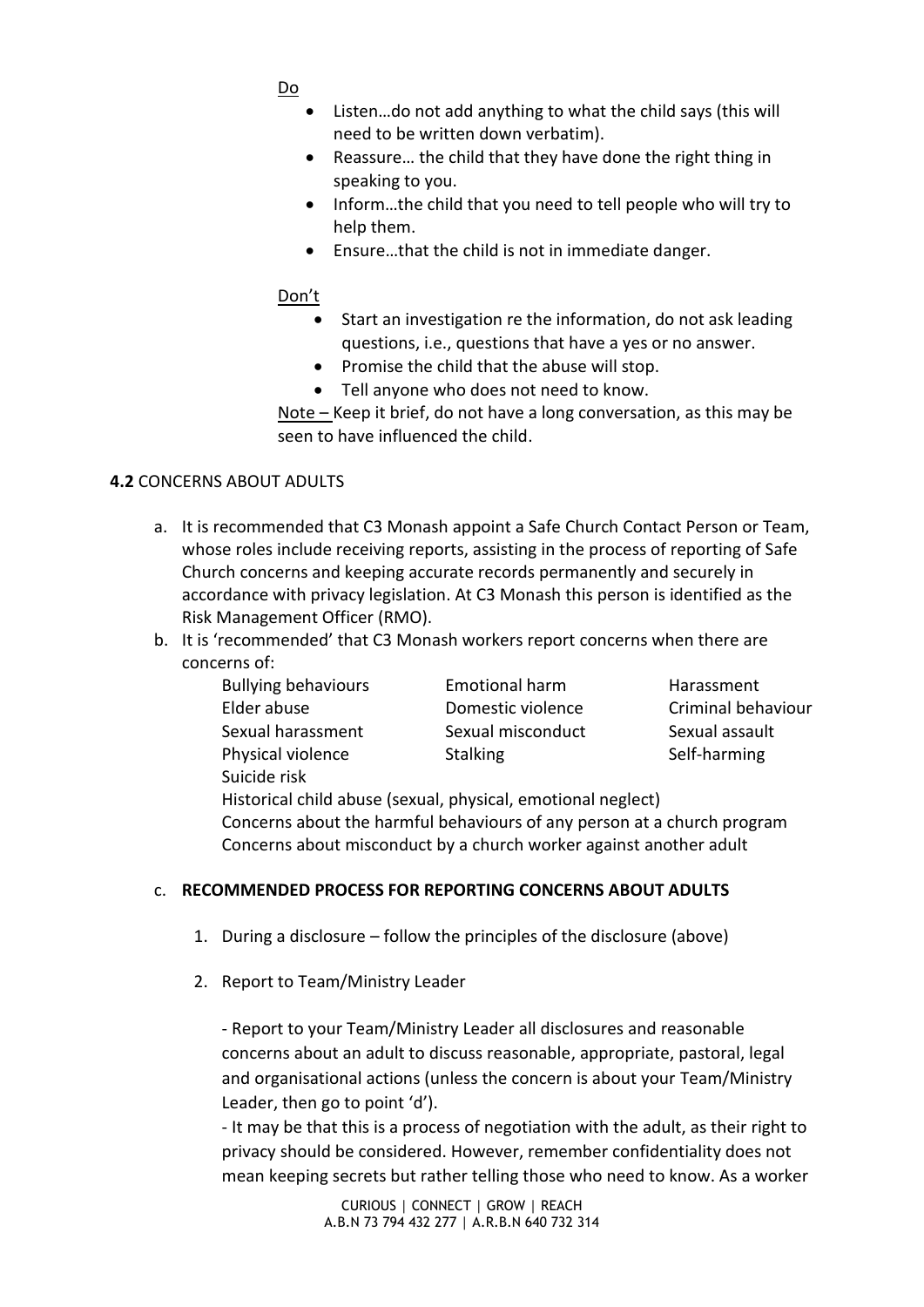of the church, you are required to follow all church procedures, including this one, and as such will need to inform the person disclosing of your church requirement to report, at least some of the information, i.e., that there has been a disclosure, the nature, and the persons first name. Note: In the case of immediate danger to an adult it may be necessary to call the emergency services, e.g., threat of violence against another person, suicide attempts. In such cases the most senior leader on site should make this phone call.

- 3. Seek advice from national Safe Church Helpline (1800 070 511 AEST Mon-Fri 9:00am-5:00pm).
- 4. Implement a response plan supervisor will contact Safe Church contact to arrange a response plan.
- 5. Assist actively assist the Safe Church contact to take the appropriate pastoral, legal organisational and risk management actions, dependant on the nature of the concern.

# **GUIDELINE 5**

## **RECRUITMENT AND SCREEN OF WORKERS**

As an outworking of policy statements:

We commit to the welfare of all people through the implementation and ongoing improvement of our Safe Church Guidelines including safe and adequate recruitment, training and supervision, support, and resourcing of our workers.

- a. C3 workers shall be screened, appointed, and inducted using a formal accountable /transparent process.
- b. All completed recruitment and screening documentation shall be stored securely, and successful applicant documentation will be held on file permanently.
- c. It is recommended that recruitment and screening documentation only be assessed by a member of the church with the authority of the Church Board.

## **GUIDELINE 6**

## **SUPERVISION OF WORKERS**

As an outworking of policy statements:

We commit to the welfare of all people through the implementation and ongoing improvement of our Safe Church Guidelines including safe and adequate recruitment, training, supervision support and resourcing of our workers.

- a. C3 workers shall receive appropriate oversight in their roles, including being provided with clear behavioural expectations for their role through a code of conduct.
- b. C3 credential holders shall adhere to the standards in the C3 Australia Code of Conduct for Credential Holders.
- d. It is recommended that C3 churches:
	- CURIOUS │ CONNECT │ GROW │ REACH A.B.N 73 794 432 277 │ A.R.B.N 640 732 314 1. Provide adequate support for workers, it is recommended that there is adequate provision for formal and informal support for all C3 workers.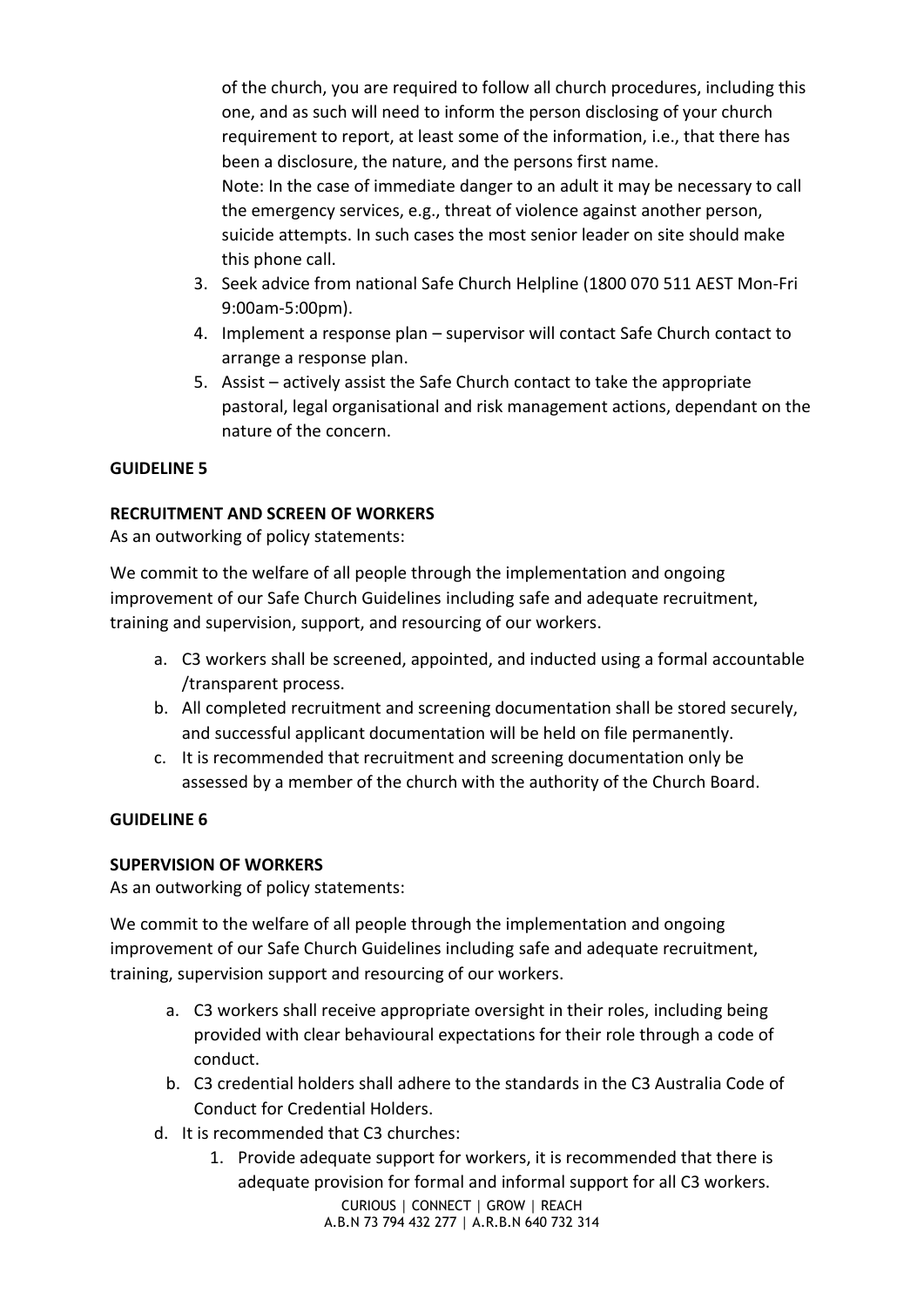- 2. Establish and maintain Safe Church environments for each other and those to whom we minister when we work as the 'body' or minister in 'team' context. All C3 workers shall minister in transparent and accountable teams e.g., avoid unsupervised 1:1 contact with children or young people.
- 3. Develop skills of workers, it is recommended that there is adequate provision for developing workers. This may include things like regular team meetings and through in-house in-services and external training events.

# **RESPONDING TO CONFLICTS, AND/OR ALLEGATIONS AGAINST C3 WORKERS**

As an outworking of policy statements:

We commit to the welfare of all people through the implementation and ongoing improvement of our Safe Church Guidelines including:

- a. Appropriate and expedient responses to all incidents, accidents, child protection and/or Safe Church (misconduct & abuse) concerns.
- b. C3 workers shall make an appropriate report to the relevant government agency/department (e.g., police, child protection, children's guardian/commission) and we recommend contacting the Safe Church Helpline (1800 070 511 AEST.
- c. C3 workers shall work through an appropriate process which affords natural justice to all parties.
- d. In all instances, it is recommended that churches consider the pastoral, legal and insurance implications of the conflict or allegation and respond with transparency and accountability.
- e. C3 Australia Ministry Standards investigation procedures shall be used in all allegations of serious misconduct against credential holders.

# **GUIDELINE 8**

## **COMPLIANCE WITH WHS/OHS**

We acknowledge that all people have a right to feel and be safe, and to experience lifegiving, harm-free interactions when engaging in C3 activities, events, and programs.

- a. It is recommended that each Church:
	- Elect a Health & Safety Team to oversee implementation of WHS compliance.
	- Write and implement Health and Safety policies, including a privacy policy and evacuation procedures.
	- Keep health and Safety on the agenda at the church's Executive Committee meetings.
	- Notify incidents such as serious events and critical/dangerous incidents within a prescribed period to the Health and Safety Team.
	- Address health and Safety concerns within a timely manner of the concern being communicated to the Health & Safety Team.
	- Use incident report documentation to report serious incidents.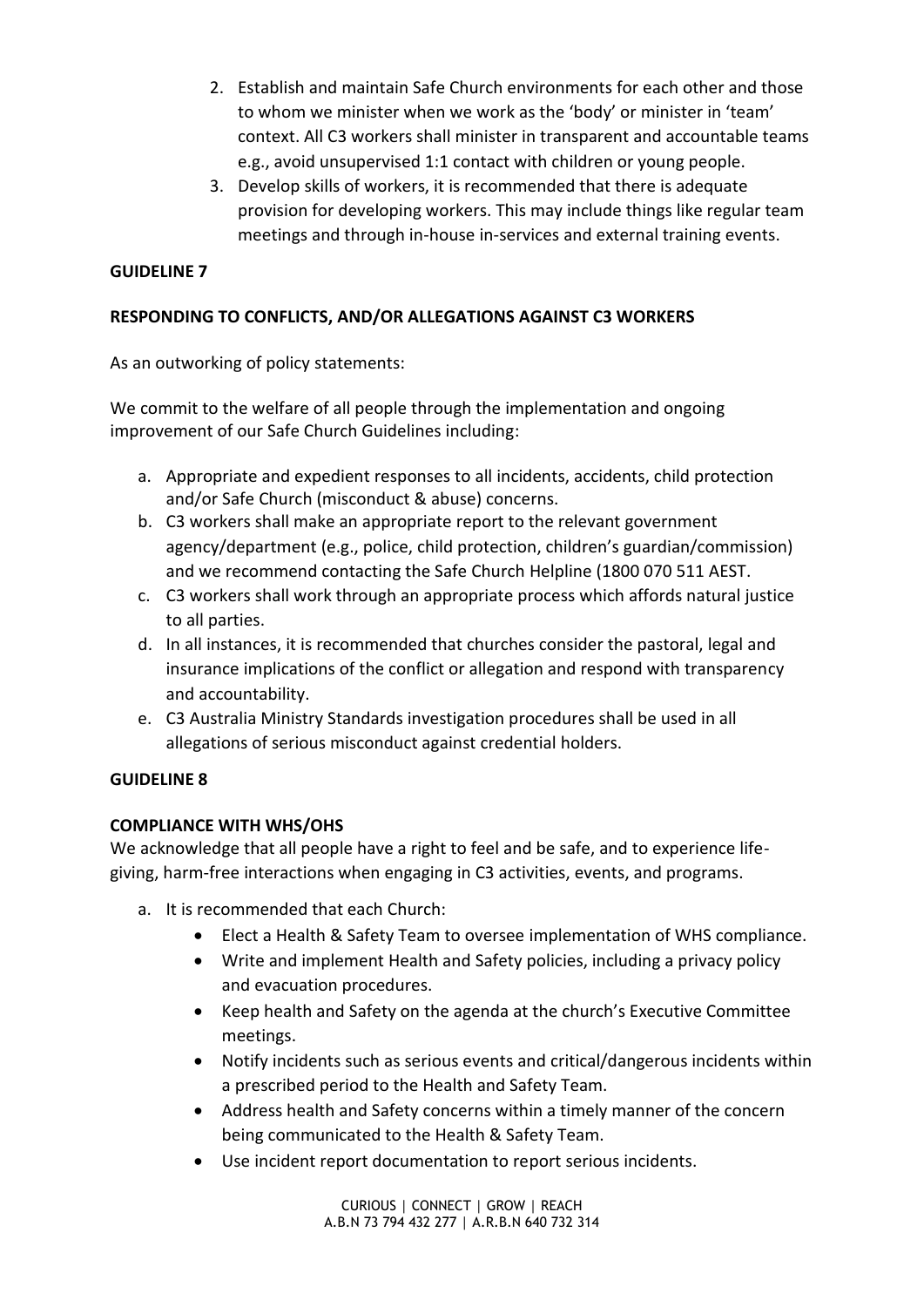- Ensure all workers know and follow church guidelines for responding to risk of harm concerns.
- Have the Health and Safety Team undertake a safe environment audit regularly.

# **SAFE ENVIRONMENTS**

**a. SAFE SPIRITUAL AND EMOTIONAL ENVIRONEMENTS IN CHURCH PROGRAMS AND EVENTS** 

As an outworking of policy statements:

We acknowledge that all people have a right to feel and be safe, and to experience lifegiving, harm-free interactions when engaging in C3 ministries/activities, programs, and events:

The church shall provide safe environments including a commitment to:

- servant leadership in our church to all people,
- not engage in spiritually and emotionally abusive practices,
- upholding National Privacy Act principles,
- respect for diversity ethnically, e.g., the cultural safety of Aboriginal and Torres Strait Islander people and those from culturally and/or linguistically diverse Backgrounds,
- the safety of people with a disability.

# **b. SAFE PHYSICAL ENVIRONMENTS**

As an outworking of policy statements:

We commit to the welfare of all people through the implementation and on-going improvement of our Safe Church Documentation which includes:

- safe and friendly environments where people are listened to, feel safe, accept challenges, develop faith and grow in connections with God and others.
- Churches shall appropriately risk manage physical environments, including but not limited to; first aid, transportation, food safety, supervision numbers, management of high-risk activities. Fire and emergency.

# **c. SAFE ONLINE AND DIGITAL PRACTICES**

We acknowledge that the use of electronic media for communicating is part of everyday life, as such, as an outworking of policy statements:

We acknowledge that all people have a right to feel and be safe, and to experience lifegiving, harm free, interactions when engaging in C3 Monash ministries/activities, programs, and events.